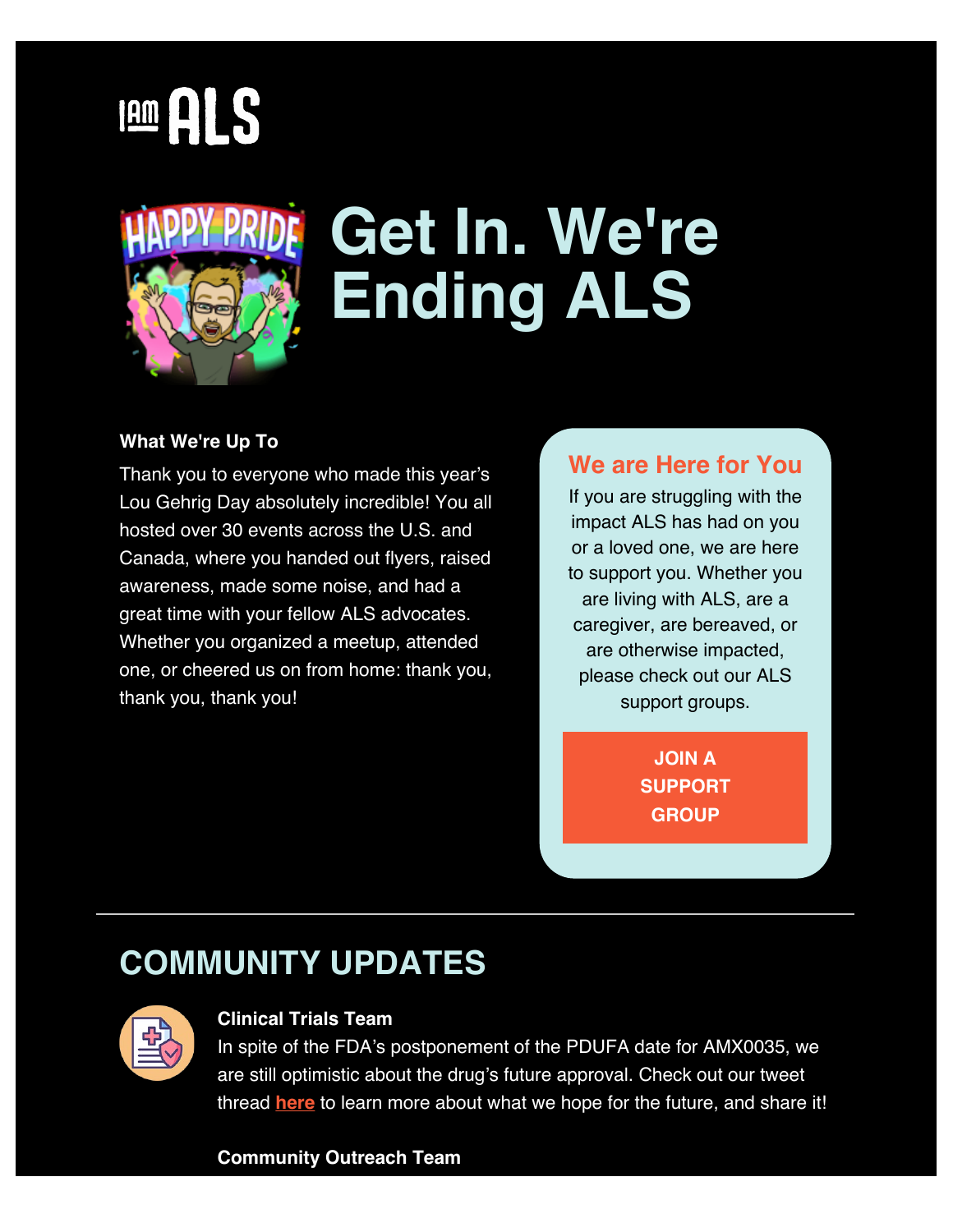

You already get this newsletter – you're reading it, after all – but this team wants to get more eyes on I AM ALS' emails! Please share **[this post](https://iamals.org/action/join-the-movement/?emci=ca2a9f8d-d5e8-ec11-b47a-281878b83d8a&emdi=ea000000-0000-0000-0000-000000000001&ceid={{ContactsEmailID}})** and encourage your friends to sign up for our newsletter.



#### **Familial ALS Team**

This team has been hard at work creating some great content to fill gaps in the familial/genetic ALS literature. Check out Jean Swidler's piece on participating in ALS research **[here](https://iamals.org/get-help/participating-in-als-research/?emci=ca2a9f8d-d5e8-ec11-b47a-281878b83d8a&emdi=ea000000-0000-0000-0000-000000000001&ceid={{ContactsEmailID}})**.



#### **Many Shades of ALS Team**

This team has an amazing Ask Me Anything ALS virtual event next week! The topic is "Addressing ALS Communication Challenges." Bring your questions and your listening ears – the team will share community-created communication solutions, how to navigate tough conversations about ALS, and some of their favorite technology for communicating. Sign up to join them **[here](https://iamals.org/action/ask-me-anything-als-addressing-als-communication-challenges/?emci=ca2a9f8d-d5e8-ec11-b47a-281878b83d8a&emdi=ea000000-0000-0000-0000-000000000001&ceid={{ContactsEmailID}})**.



#### **Thank You Squad**

This team wrote over 600 thank you notes in the past couple of weeks for Lou Gehrig Day donations alone, and they're not stopping now! If you know a Squad member, send them a thank-you note of your own!



#### **Veterans Team**

This team would love your help making sure the Justice for ALS Veterans Act gets passed in Congress. Use the form **[here](https://iamals.org/action/justice-for-als-veterans-act/?emci=ca2a9f8d-d5e8-ec11-b47a-281878b83d8a&emdi=ea000000-0000-0000-0000-000000000001&ceid={{ContactsEmailID}})** to write to your Congresspeople and ask them to make the Justice for ALS Veterans Act a priority.



**In Memoriam: Zamir Kociaj** It is with deep sadness that we share the passing of Zamir Kociaj. Zamir is remembered in the ALS community as an amazing storyteller, as well as a loving father and husband. Even in the face of ALS, he was unfailingly kind. He, and his smile, will be sorely missed. Read his

story in his own words **[here](https://iamals.org/stories/zamir-kociaj/?emci=ca2a9f8d-d5e8-ec11-b47a-281878b83d8a&emdi=ea000000-0000-0000-0000-000000000001&ceid={{ContactsEmailID}})** and his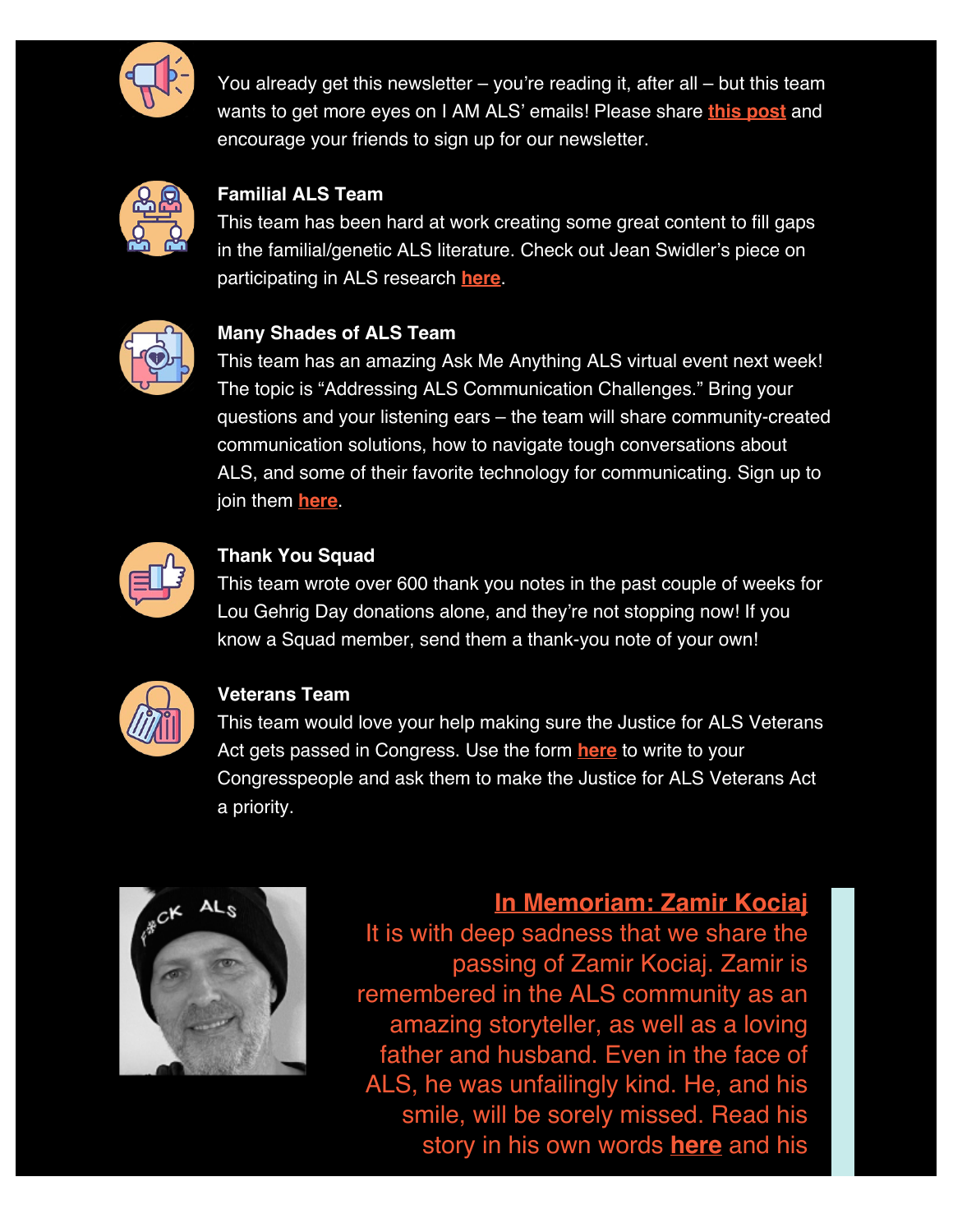### **WHAT'S COMING UP?**

#### **Ask Me Anything ALS - Addressing ALS Communication Challenges**

People living with ALS and their loved ones have found solutions to the communication disruptions that often come with ALS. They continue to have tough conversations about their diagnosis and educate people on how to communicate with them. Bring your questions and join the Many Shades of ALS team on June 15th at 6 p.m. ET. **[Register](https://iamals.org/action/ask-me-anything-als-addressing-als-communication-challenges/?emci=ca2a9f8d-d5e8-ec11-b47a-281878b83d8a&emdi=ea000000-0000-0000-0000-000000000001&ceid={{ContactsEmailID}})**

#### **An Overview of Medicare for People Living With ALS**

This webinar is part of the Les Turner ALS Foundation's ALS Learning Series. This presentation on June 23 at 1 p.m. ET will examine Medicare eligibility, enrollment, coverage, costs, assistance paying for costs, and considerations when choosing between traditional Medicare and a private Medicare advantage plan. Questions, answers, and discussion will follow the program.

**[Register](https://register.gotowebinar.com/register/8566254833327954446?emci=ca2a9f8d-d5e8-ec11-b47a-281878b83d8a&emdi=ea000000-0000-0000-0000-000000000001&ceid={{ContactsEmailID}})**

#### **A Conversation with Dr. Adam Russell on the Vision for ARPA-H**

The Advanced Research Projects Agency for Health (ARPA-H) is a new, proposed division that will equitably benefit the health of all Americans by catalyzing health breakthroughs. To learn more about ARPA-H, the HHS Office of Intergovernmental and External Affairs (IEA) invites you to a discussion with ARPA-H Acting Deputy Director Dr. Adam Russell. The conversation will focus on the goals of the agency, the vision for its future, and opportunities to get engaged in ARPA-H's groundbreaking work and will be moderated by IEA Director Marvin Figueroa. **[Register](https://www.zoomgov.com/webinar/register/WN_-5vh9pBOQrqsEBq0IajM3w?emci=ca2a9f8d-d5e8-ec11-b47a-281878b83d8a&emdi=ea000000-0000-0000-0000-000000000001&ceid={{ContactsEmailID}})**

**[SEE ALL EVENTS](https://iamals.org/action/als-calendar/?emci=ca2a9f8d-d5e8-ec11-b47a-281878b83d8a&emdi=ea000000-0000-0000-0000-000000000001&ceid={{ContactsEmailID}})**